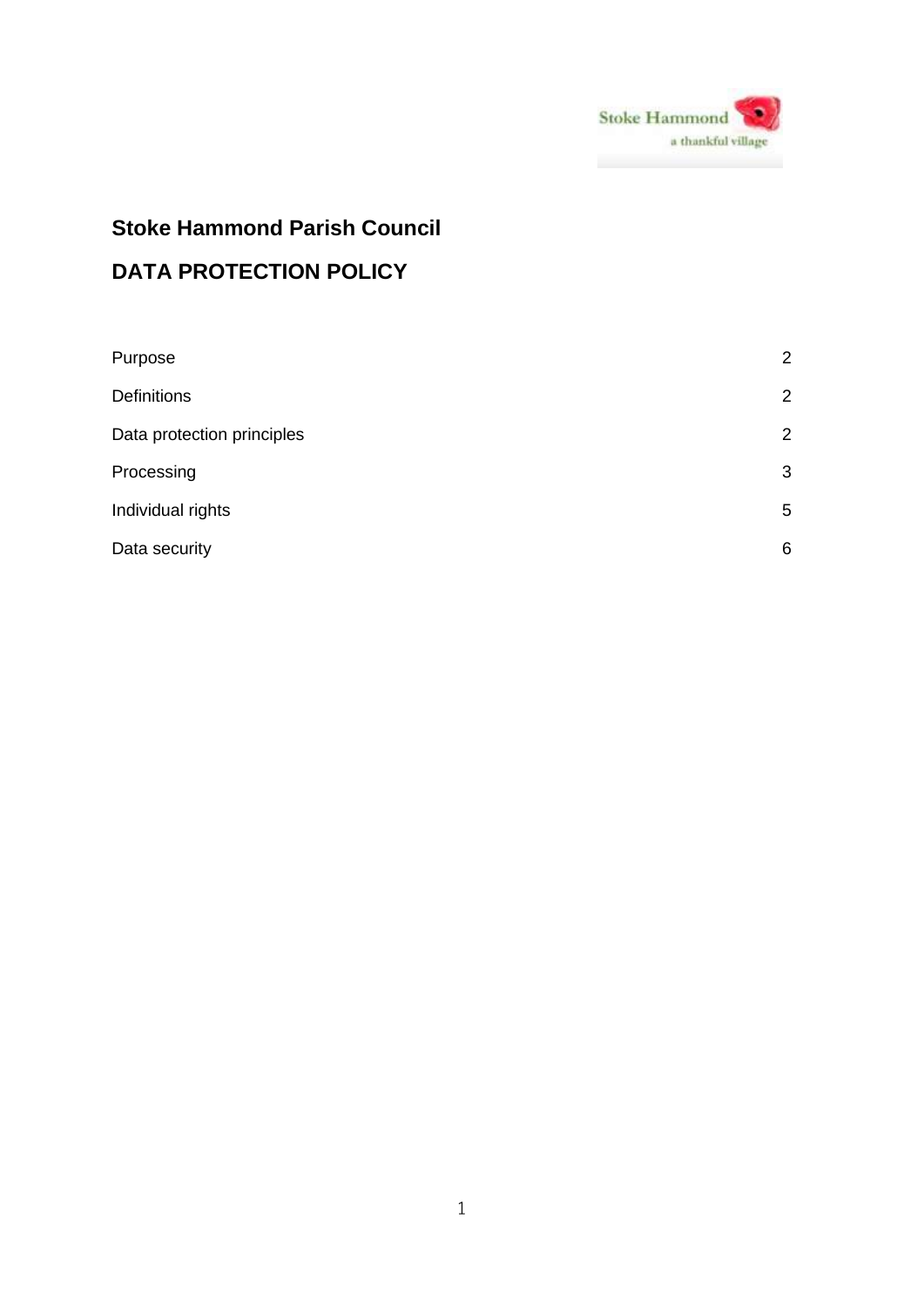# **Purpose**

The council is committed to being transparent about how it collects and uses the personal data of staff, and to meeting our data protection obligations. This policy sets out the council's commitment to data protection, and your rights and obligations in relation to personal data in line with the General Data Protection Regulation (GDPR) and the Data Protection Act 2018 (DPA).

This policy applies to the personal data of current and former job applicants, employees, workers, contractors, and former employees, referred to as HR-related personal data. This policy does not apply to the personal data relating to members of the public or other personal data processed for council business.

The council has appointed the Clerk as the person with responsibility for data protection compliance within the council. Questions about this policy, or requests for further information, should be directed to them.

#### **Definitions**

"Personal data" is any information that relates to a living person who can be identified from that data (a 'data subject') on its own, or when taken together with other information. It includes both automated personal data and manual filing systems where personal data are accessible according to specific criteria. It does not include anonymised data.

"Processing" is any use that is made of data, including collecting, recording, organising, consulting, storing, amending, disclosing or destroying it.

"Special categories of personal data" means information about an individual's racial or ethnic origin, political opinions, religious or philosophical beliefs, trade union membership, health, sex life or sexual orientation and genetic or biometric data as well as criminal convictions and offences.

"Criminal records data" means information about an individual's criminal convictions and offences, and information relating to criminal allegations and proceedings.

#### **Data protection principles**

The council processes HR-related personal data in accordance with the following data protection principles the council:

- processes personal data lawfully, fairly and in a transparent manner
- collects personal data only for specified, explicit and legitimate purposes
- processes personal data only where it is adequate, relevant and limited to what is necessary for the purposes of processing
- keeps accurate personal data and takes all reasonable steps to ensure that inaccurate personal data is rectified or deleted without delay
- keeps personal data only for the period necessary for processing
- adopts appropriate measures to make sure that personal data is secure, and protected against unauthorised or unlawful processing, and accidental loss, destruction or damage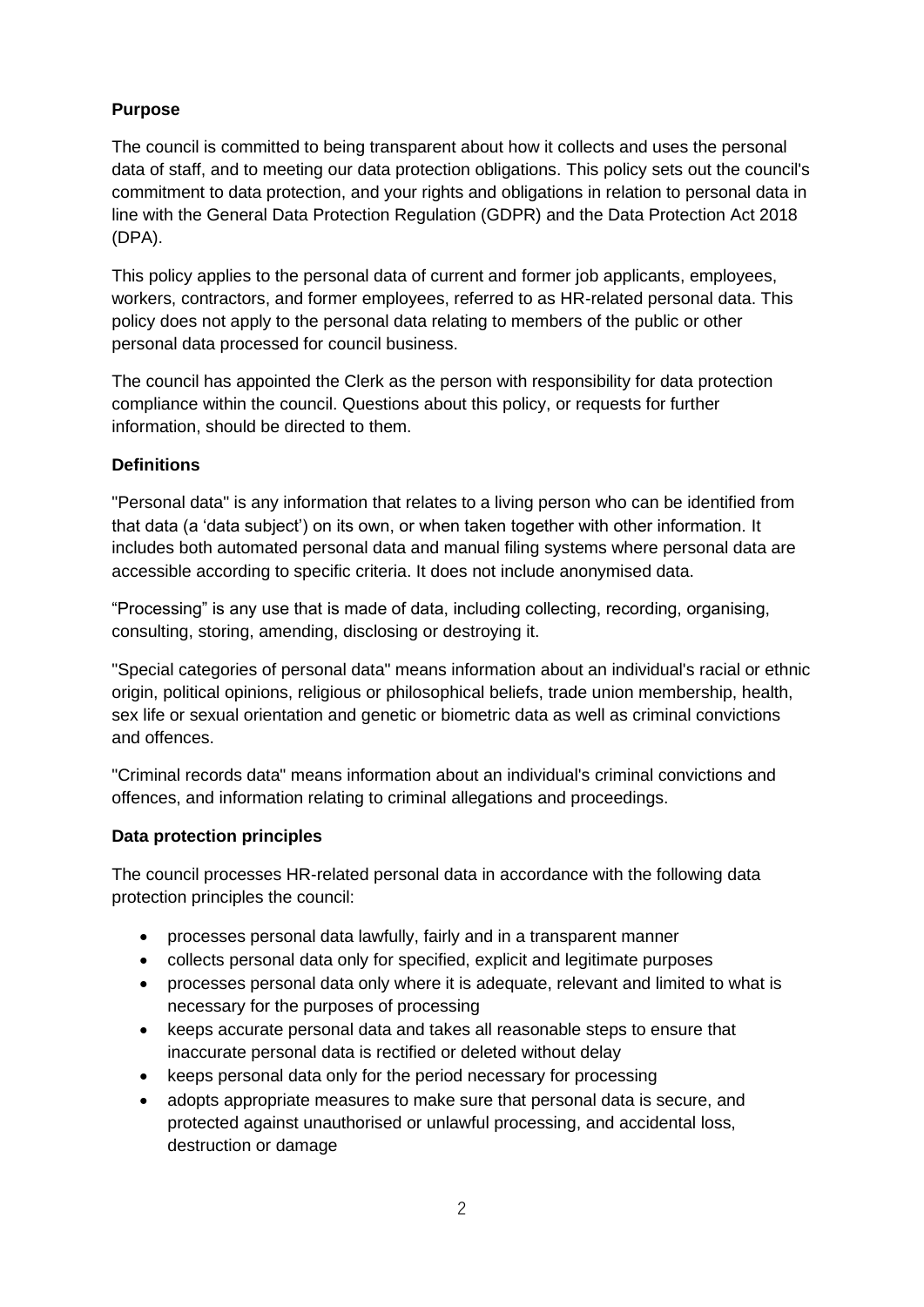The council will tell you of the personal data it processes, the reasons for processing your personal data, how we use such data, how long we retain the data, and the legal basis for processing in our privacy notices.

The council will not use your personal data for an unrelated purpose without telling you about it and the legal basis that we intend to rely on for processing it. The council will not process your personal data if it does not have a legal basis for processing.

The council keeps a record of our processing activities in respect of HR-related personal data in accordance with the requirements of the General Data Protection Regulation (GDPR).

# **Processing**

#### Personal data

The council will process your personal data (that is not classed as special categories of personal data) for one or more of the following reasons:

- it is necessary for the performance of a contract, e.g., your contract of employment (or services); and/or
- it is necessary to comply with any legal obligation; and/or
- it is necessary for the council's legitimate interests (or for the legitimate interests of a third party), unless there is a good reason to protect your personal data which overrides those legitimate interests; and/or
- it is necessary to protect the vital interests of a data subject or another person; and/or
- it is necessary for the performance if a task carried out in the public interest or in the exercise of official authority vested in the controller.

If the council processes your personal data (excluding special categories of personal data) in line with one of the above bases, it does not require your consent. Otherwise, the council is required to gain your consent to process your personal data. If the council asks for your consent to process personal data, then we will explain the reason for the request. You do not need to consent or can withdraw consent later.

The council will not use your personal data for an unrelated purpose without telling you about it and the legal basis that we intend to rely on for processing it.

Personal data gathered during the employment is held in your personnel file in hard copy and electronic format on HR and IT systems and servers. The periods for which the council holds your HR-related personal data are contained in our privacy notices to individuals.

Sometimes the council will share your personal data with contractors and agents to carry out our obligations under a contract with the individual or for our legitimate interests. We require those individuals or companies to keep your personal data confidential and secure and to protect it in accordance with Data Protection law and our policies. They are only permitted to process that data for the lawful purpose for which it has been shared and in accordance with our instructions.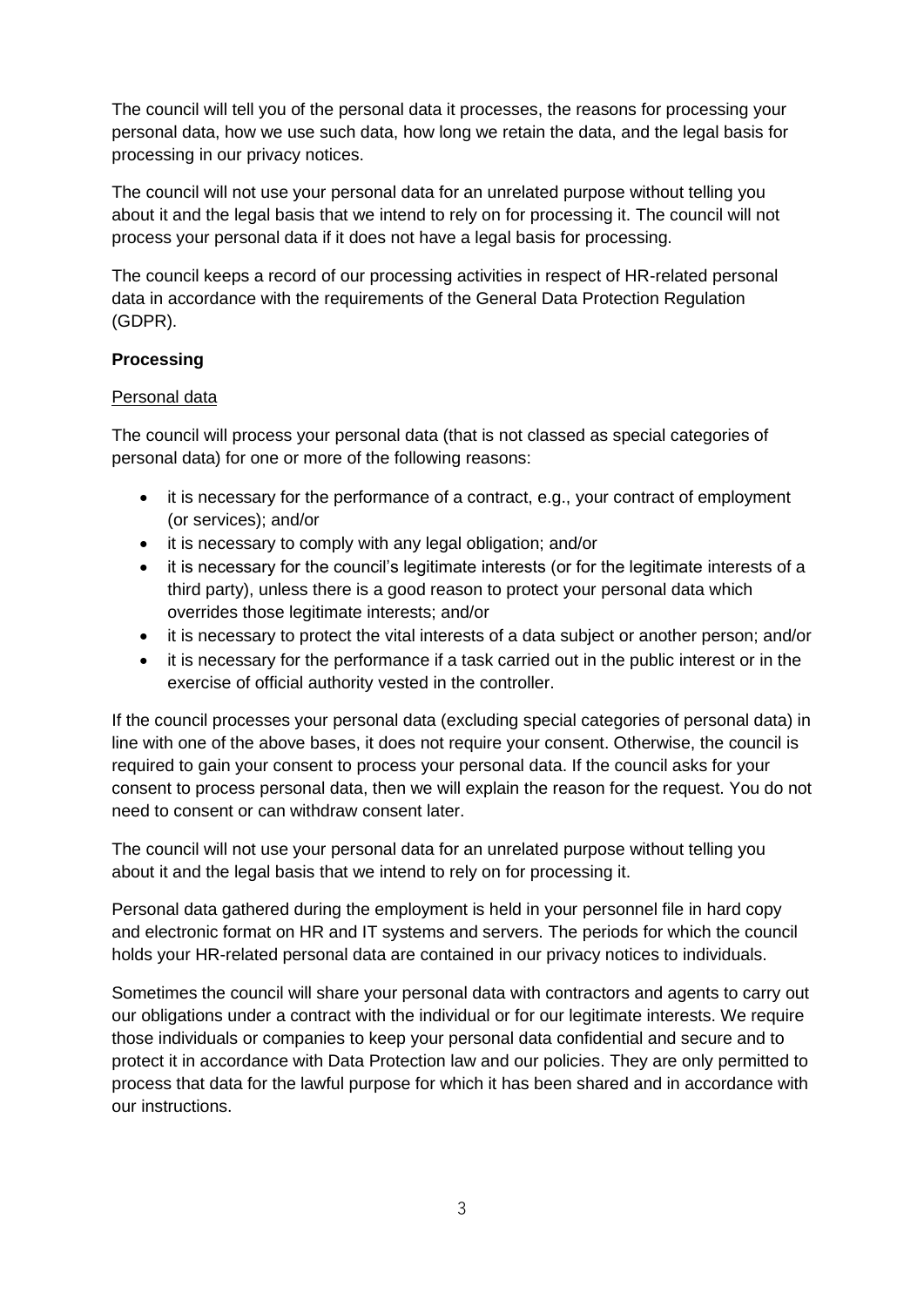The council will update HR-related personal data promptly if you advise that your information has changed or is inaccurate. You may be required to provide documentary evidence in some circumstances.

The council keeps a record of our processing activities in respect of HR-related personal data in accordance with the requirements of the General Data Protection Regulation (GDPR).

## Special categories of data

The council will only process special categories of your personal data (see above) on the following basis in accordance with legislation:

- where it is necessary for carrying out rights and obligations under employment law or a collective agreement;
- where it is necessary to protect your vital interests or those of another person where you are physically or legally incapable of giving consent;
- where you have made the data public:
- where it is necessary for the establishment, exercise or defence of legal claims;
- where it is necessary for the purposes of occupational medicine or for the assessment of your working capacity;
- where it is carried out by a not-for-profit body with a political, philosophical, religious or trade union aim provided the processing relates to only members or former members provided there is no disclosure to a third party without consent;
- where it is necessary for reasons for substantial public interest on the basis of law which is proportionate to the aim pursued and which contains appropriate safeguards;
- where is it necessary for reasons of public interest in the area of public health; and
- where is it necessary for archiving purposes in the public interest or scientific and historical research purposes.

If the council processes special categories of your personal data in line with one of the above bases, it does not require your consent. In other cases, the council is required to gain your consent to process your special categories of personal data. If the council asks for your consent to process a special category of personal data, then we will explain the reason for the request. You do not have to consent or can withdraw consent later.

#### **Individual rights**

As a data subject, you have a number of rights in relation to your personal data.

#### Subject access requests

You have the right to make a subject access request. If you make a subject access request, the council will tell you:

- whether or not your data is processed and if so why, the categories of personal data concerned and the source of the data if it is not collected from yourself;
- to whom your data is or may be disclosed, including to recipients located outside the European Economic Area (EEA) and the safeguards that apply to such transfers;
- for how long your personal data is stored (or how that period is decided):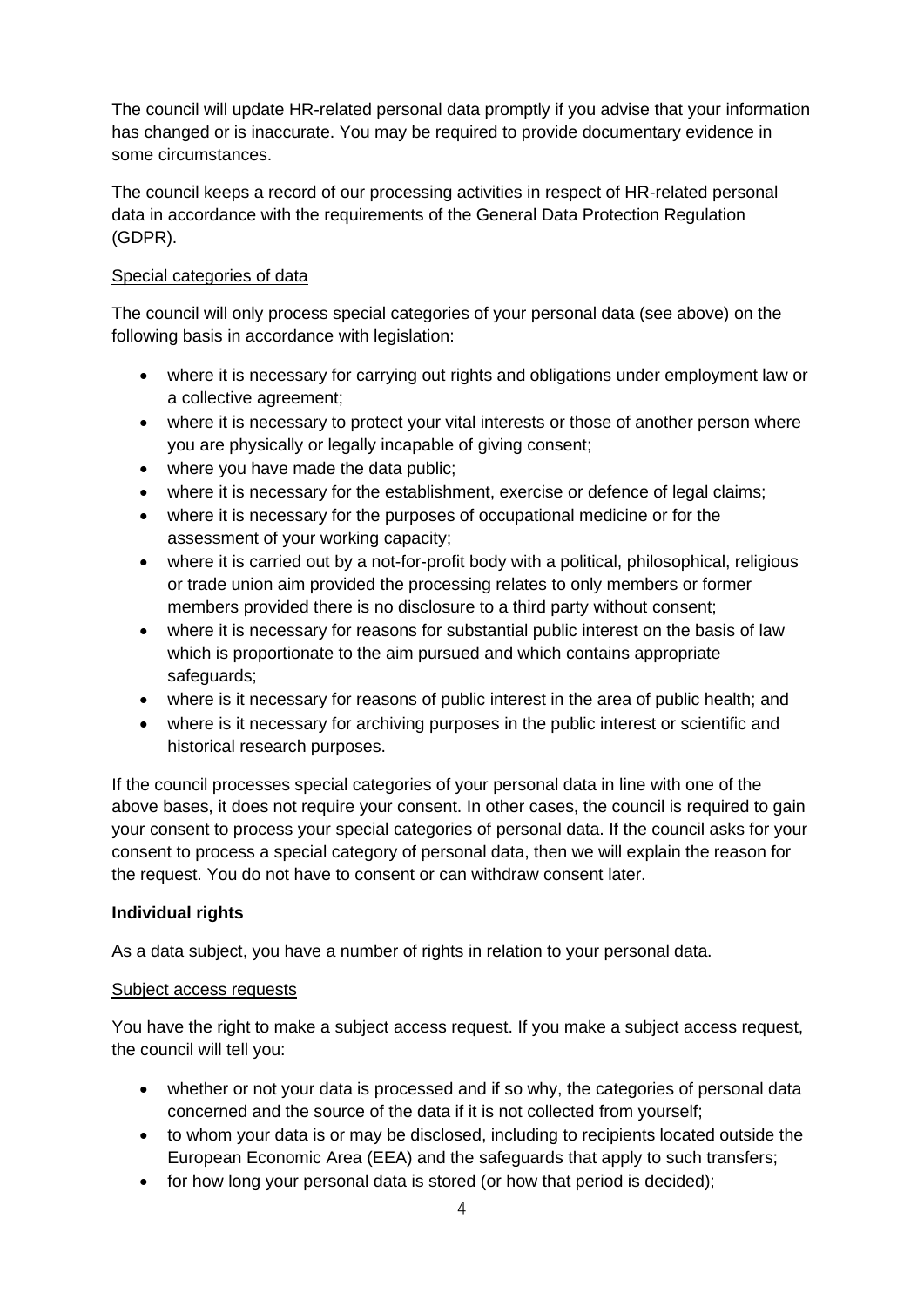- your rights to rectification or erasure of data, or to restrict or object to processing;
- your right to complain to the Information Commissioner if you think the council has failed to comply with your data protection rights; and
- whether or not the council carries out automated decision-making and the logic involved in any such decision-making.

The council will also provide you with a copy of your personal data undergoing processing. This will normally be in electronic form if you have made a request electronically, unless you agree otherwise.

If you want additional copies, the council may charge a fee, which will be based on the administrative cost to the council of providing the additional copies.

To make a subject access request, you should send the request to the Clerk or Chairman of the Council. In some cases, the council may need to ask for proof of identification before the request can be processed. The council will inform you if we need to verify your identity and the documents we require.

The council will normally respond to a request within a period of one month from the date it is received. Where the council processes large amounts of your data, this may not be possible within one month. The council will write to you within one month of receiving the original request to tell you if this is the case.

If a subject access request is manifestly unfounded or excessive, the council is not obliged to comply with it. Alternatively, the council can agree to respond but will charge a fee, which will be based on the administrative cost of responding to the request. A subject access request is likely to be manifestly unfounded or excessive where it repeats a request to which the council has already responded. If you submit a request that is unfounded or excessive, the council will notify you that this is the case and whether or not we will respond to it.

#### Other rights

You have a number of other rights in relation to your personal data. You can require the council to:

- rectify inaccurate data;
- stop processing or erase data that is no longer necessary for the purposes of processing;
- stop processing or erase data if your interests override the council's legitimate grounds for processing data (where the council relies on our legitimate interests as a reason for processing data);
- stop processing or erase data if processing is unlawful; and
- stop processing data for a period if data is inaccurate or if there is a dispute about whether or not your interests override the council's legitimate grounds for processing data.
- complain to the Information Commissioner. You can do this by contacting the Information Commissioner's Office directly. Full contact details including a helpline number can be found on the Information Commissioner's Office website (www.ico.org.uk).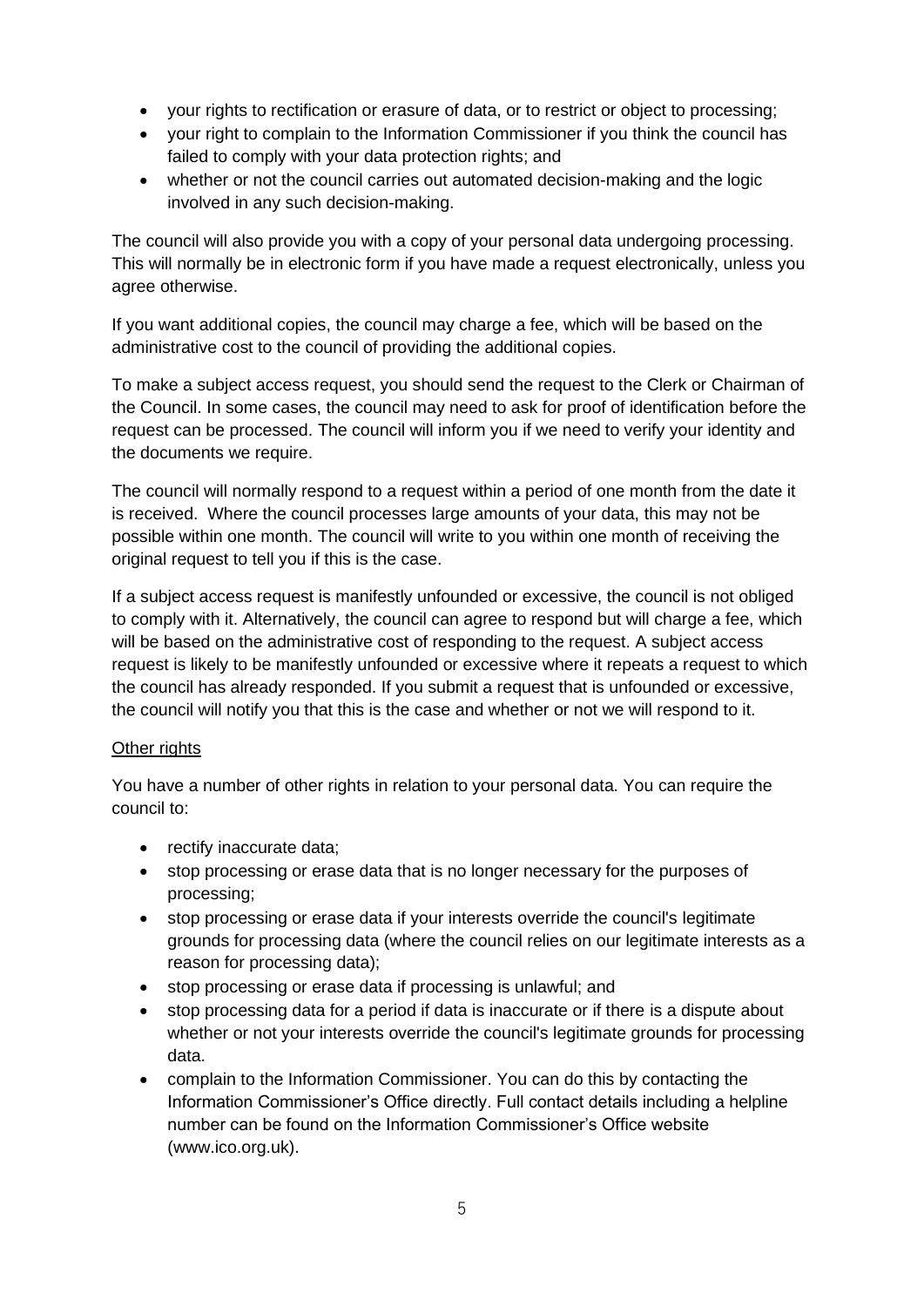To ask the council to take any of these steps, you should send the request to the Clerk or Chairman of the Council.

## **Data security**

The council takes the security of HR-related personal data seriously. The council has internal policies and controls in place to protect personal data against loss, accidental destruction, misuse or disclosure, and to ensure that data is not accessed, except by employees in the proper performance of their duties.

Where the council engages third parties to process personal data on our behalf, such parties do so on the basis of written instructions, are under a duty of confidentiality and are obliged to implement appropriate technical and organisational measures to ensure the security of data.

# [Impact assessments

Some of the processing that the council carries out may result in risks to privacy (such as monitoring of public areas via CCTV). Where processing would result in a high risk to your rights and freedoms, the council will carry out a data protection impact assessment (DPIA) to determine the necessity and proportionality of processing. This will include considering the purposes for which the activity is carried out, the risks for yourself and the measures that can be put in place to mitigate those risks.]

## Data breaches

The council have robust measures in place to minimise and prevent data breaches from taking place. Should a breach of personal data occur the council must take notes and keep evidence of that breach.

If you are aware of a data breach you must contact the Clerk or Chairman of the Council immediately and keep any evidence, you have in relation to the breach.

If the council discovers that there has been a breach of HR-related personal data that poses a risk to the rights and freedoms of yourself, we will report it to the Information Commissioner within 72 hours of discovery. The council will record all data breaches regardless of their effect.

If the breach is likely to result in a high risk to the rights and freedoms of individuals, we will tell you that there has been a breach and provide you with information about its likely consequences and the mitigation measures we have taken.

#### International data transfers

The council will not transfer HR-related personal data to countries outside the EEA.

#### Individual responsibilities

You are responsible for helping the council keep your personal data up to date. You should let the council know if data provided to the council changes, for example if you move to a new house or change your bank details.